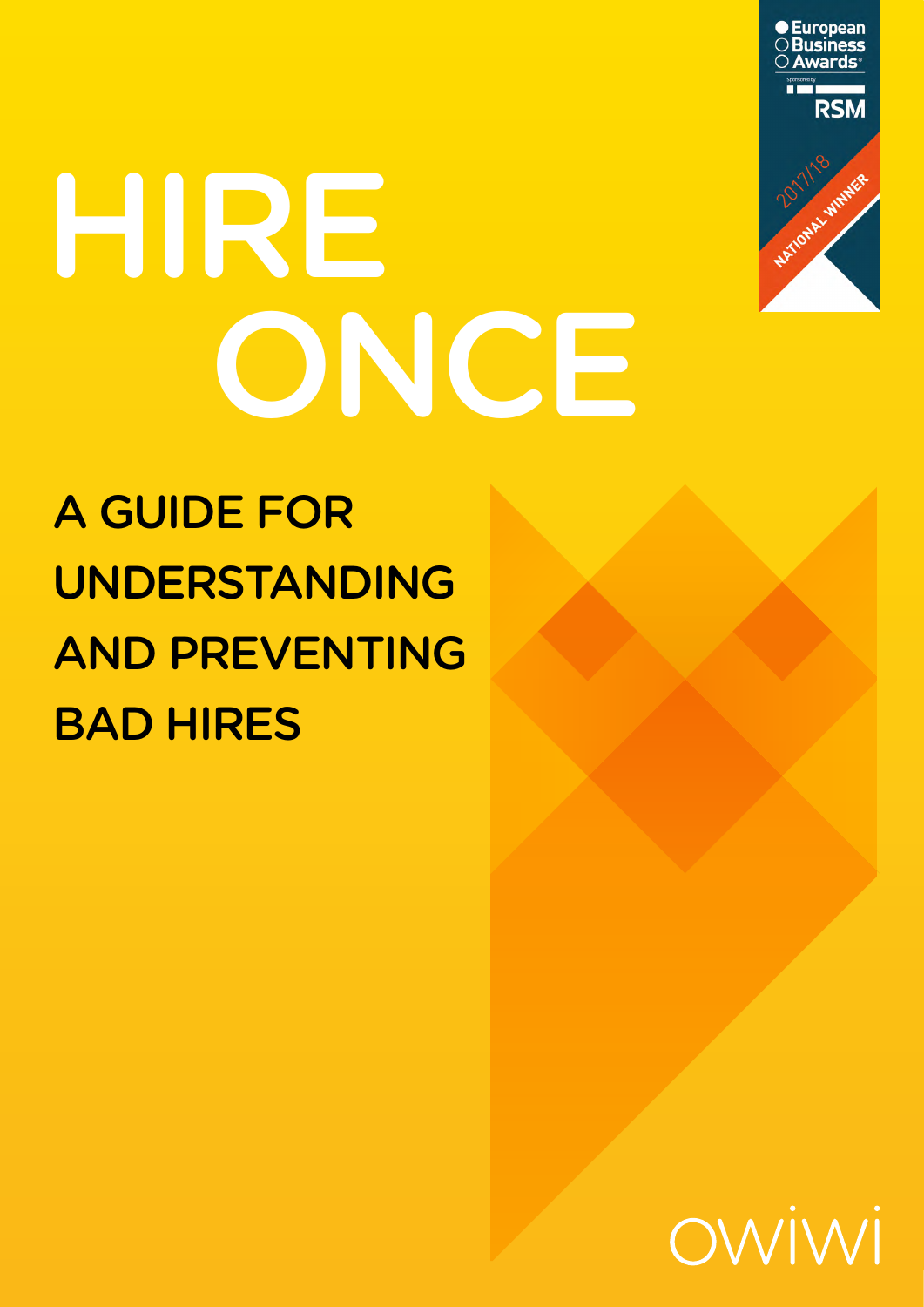AS PETER DRUCKER SO RIGHTLY STATED, "THE TOUGHEST DECISIONS ARE PEOPLE DECISIONS: HIRING, FIRING AND PROMOTING PEOPLE. THEY RECEIVE THE LEAST ATTENTION AND ARE THE HARDEST TO 'UNMAKE.'"

Anyone who has been involved in recruiting and hiring knows just how true this statement is, and likely will have at least a few examples from personal experience. Consider a scenario such as the following one. A recruiter has selected a candidate and followed every step of a highly detailed and demanding process. Everything checks out well, ticking all the necessary boxes, and then some. There are so many excellent reasons that this candidate is the best possible choice for the position. The recruiter feels positive about the potential of the candidate and how perfect the fit is for the organization.

But later, it becomes apparent that the new hire is not the person they interviewed and screened last month. It appears that a terrible miscalculation has been made, and a "Bad Hire" has been the result. It will be a costly mistake to rectify for the organization. What made it happen? What were the underlying factors in these Bad Hires? And more importantly, what can be done to avoid this devastating hiring mistake?

This white paper will address the effects a bad hire can have on an organization's operation and success. It will also look at recent research and developments to minimize or eliminate the need to 'unmake' a hiring decision that did not deliver. In short, the number of Bad Hires can be greatly reduced in the future by applying a few easy-toapply strategies.







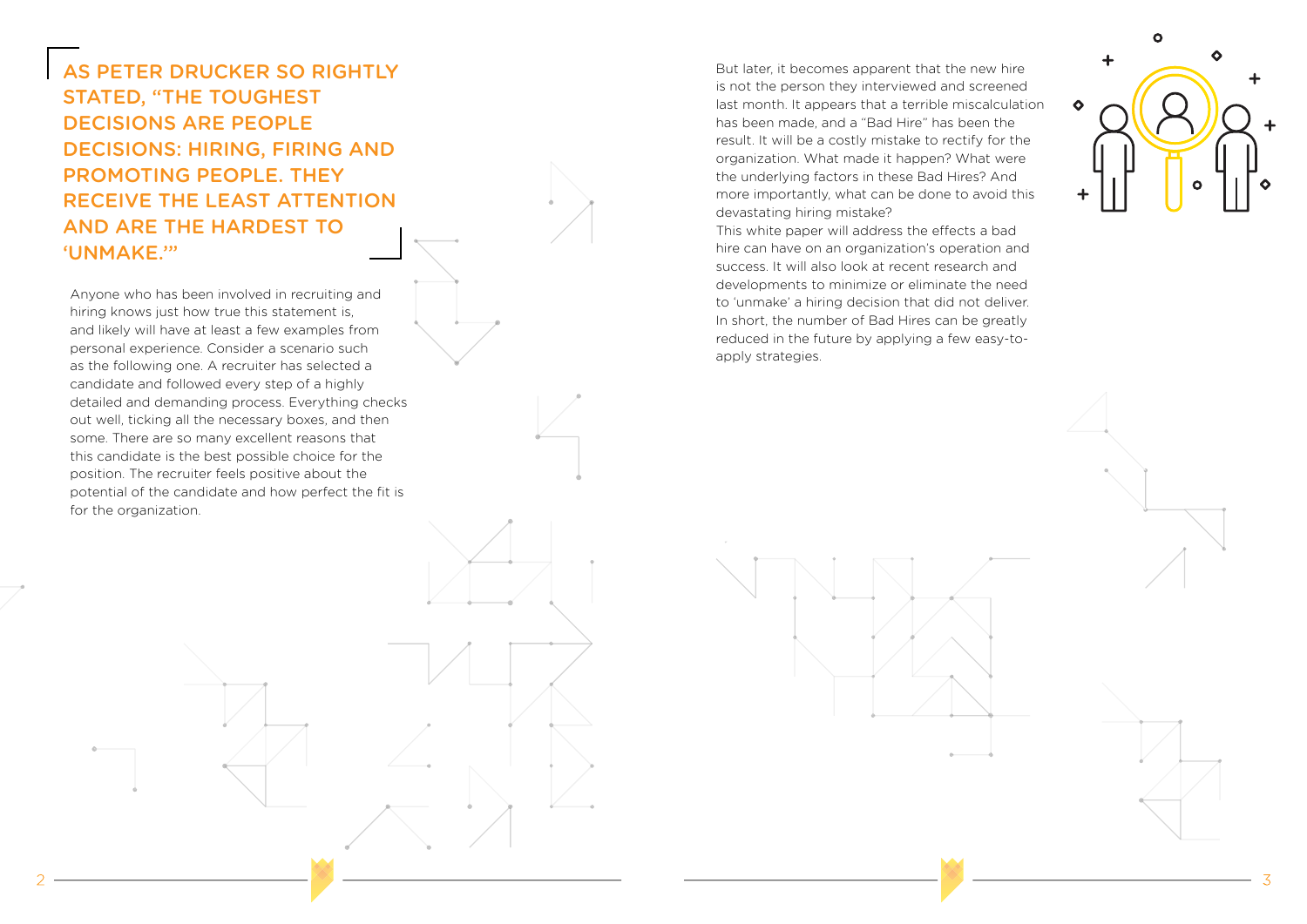4

## HOW COSTLY ARE BAD HIRES TO THE ORGANIZATION?



A recent survey by CareerBuilder shows a shocking statistic: nearly three out of every four employers say that they are affected by a Bad Hire. It's reported that "75 percent of employers said they had hired the wrong person for a position, and of those who had a bad hire affect their business in the last year, one bad hire costs them nearly \$17,000 on average."

That is not the only study out there about costs. In another study, more than half of companies in the top ten world economies (including China, the U.S., Japan, India, Italy, Germany, Russia and others) have been adversely affected by a Bad Hire. It was reported that "Among those reporting having had a bad hire, 27 percent of U.S. employers reported a single bad hire cost more than \$50,000."

Each country in the study attested to high rates of lost productivity, fewer sales, and low employee morale due to these bad hires.

Zappos CEO Tony Hsieh also reported that his own bad hires had cost Zappos "well over \$100 million" in total.

## **REASONS LEADING TO THE** BAD HIRE

A recent survey specified many of the reasons that a bad hire took place. Do any of these sound familiar?

- The candidate didn't have all the necessary skills, but believed they could learn quickly on the job (35 percent);
- The candidate lied about his/her qualifications (33 percent);
- The interviewer took a chance on a "nice" person (32 percent);
- The interviewer was pressured to fill the role quickly (30 percent);
- There were few qualified candidates to be found (29 percent);
- The hiring decision was based on skills and not attitude (29 percent);
- Some of the warning signs were ignored (25 percent);
- There were inadequate tools available to find the right person (10 percent);
- A complete background check was not performed (10 percent).

These reasons are easy to identify, but not so easy to eliminate during the hiring process.



The Society for Human Resources Management (SHRM) reports that a Bad Hire "could cost up to five times the amount of their annual salary. And the higher the person's position and the longer their tenure, the more it will cost to replace them."

>>>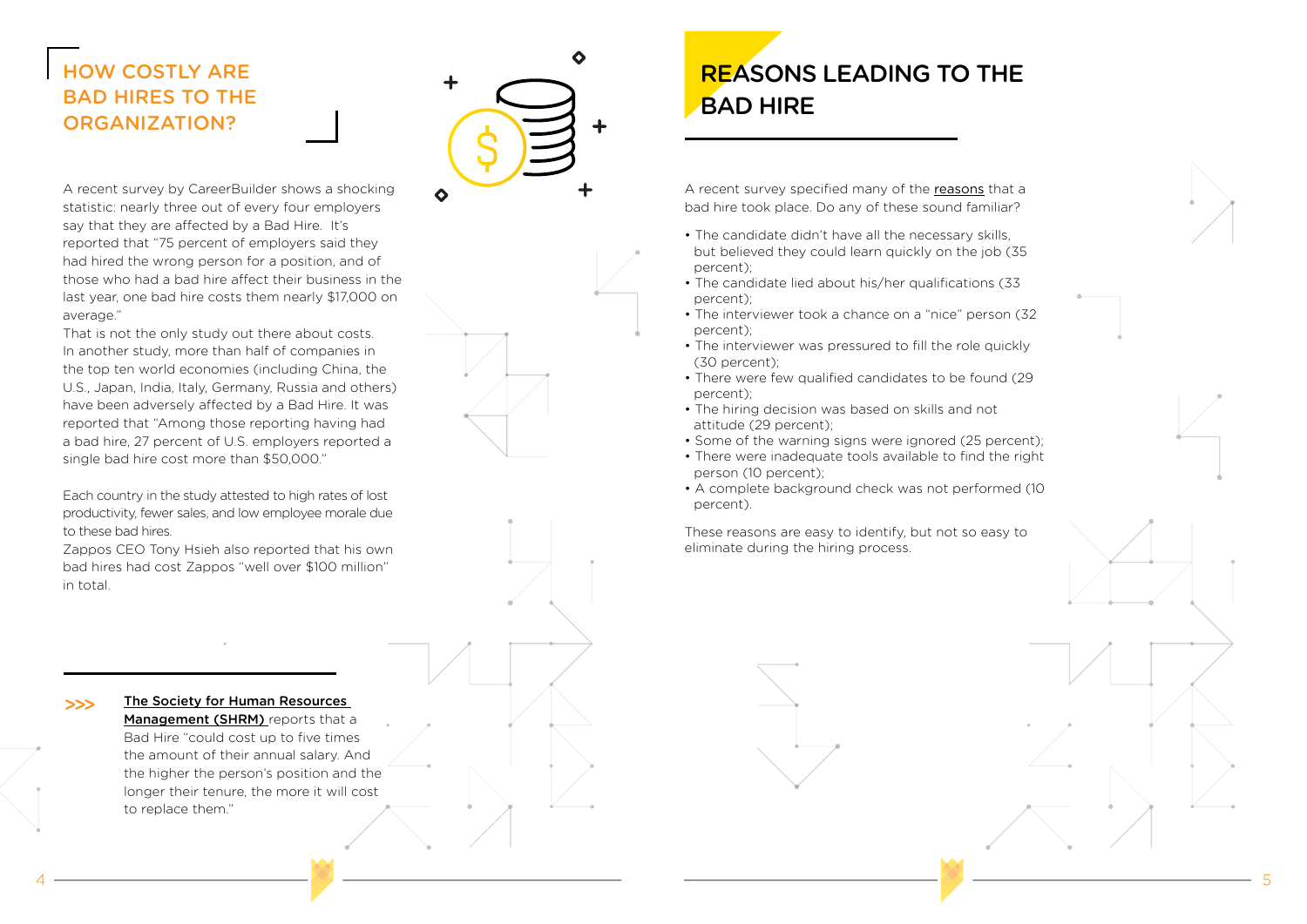## WHAT DEFINES A BAD HIRE?

In the same survey, a Bad Hire was defined by the extremely negative outcomes of their placement in the organization:

- The employee didn't produce the proper quality of work (54 percent);
- The employee had a negative attitude (53 percent);
- The employee didn't work well with others (50 percent);
- There were immediate attendance problems (46 percent);
- The employee's skills did not match what they claimed to be able to do (45 percent).

More problems than benefits accrue to any organization that receives a Bad Hire, and the problems will undermine the successful operation of the business for as long as the Bad Hire remains in place.



job.

experience or competences.



disloyalty.

Unprofessional profile photo is a hint for candidate's inability to present themselves professionally in public.

Mistakes and typos demonstrate a lack of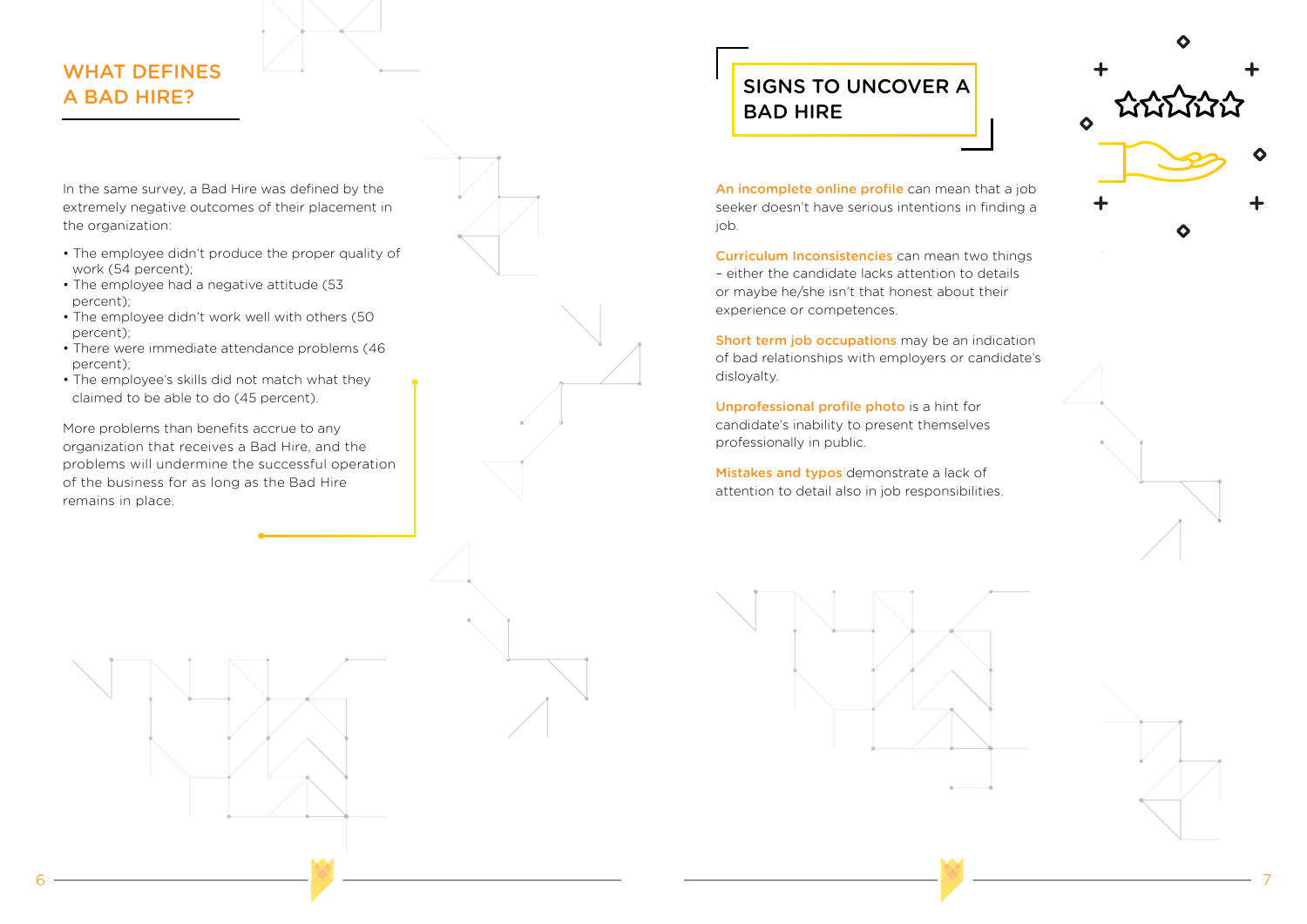9

## THE HALO EFFECT THAT LEADS TO A BAD HIRE



The Halo Effect (first identified by psychologist Edward Thorndike) is defined as a type of cognitive bias that occurs immediately and without awareness. It gives a positive spin to the overall impression a candidate makes in an interview. It is present in every observer and relies entirely on their perceptual construct, influencing how a recruiter thinks and feels about the character of that person. Science shows that it is ever present in all interactions.

## >>> How is it possible for a recruiter to avoid being influenced by the problems the Halo Effect can create in an interview?

A number of factors can activate the positive impact of the Halo Effect in an interview. These include but are not limited to the following influences:

- Role of attractiveness
- Personality preferences
- Academic and intelligence bias
- Similarity between the candidate and the recruiter
- Political affinities casually revealed during the interaction

• What assumptions am I making about this person that can be validated? • What assumptions am I making about this person that are not supportable? • Have I drawn any conclusions about this candidate, and why did I do so? • Could I have overlooked an important attribute in this candidate?

Well, the truth is that it's almost impossible, but there are steps that can be taken to avoid it as much as "humanly" possible. According to neuroscientist Matthew Lieberman in "Breaking Bias," the human brain is wired to process information quickly and efficiently. Quick judgments have helped humanity to evolve and survive in the world. Everyone is hardwired for them. Lieberman argues that these unconscious processes within our responses can lead to flawed decision making that goes unrecognized for the most part. If a recruiter allows the "halo glow" of a candidate's positive qualities to influence the overall perception of their suitability, then that subjective assessment will not always lead to a productive hire. While working toward overcoming these biases; is it possible for recruiters to examine their thoughts in real time as they are evaluating a candidate during an interview? The answer is Yes! - By asking themselves questions throughout the process that increase their own cognitive awareness, such as:

- 
- 
- 
-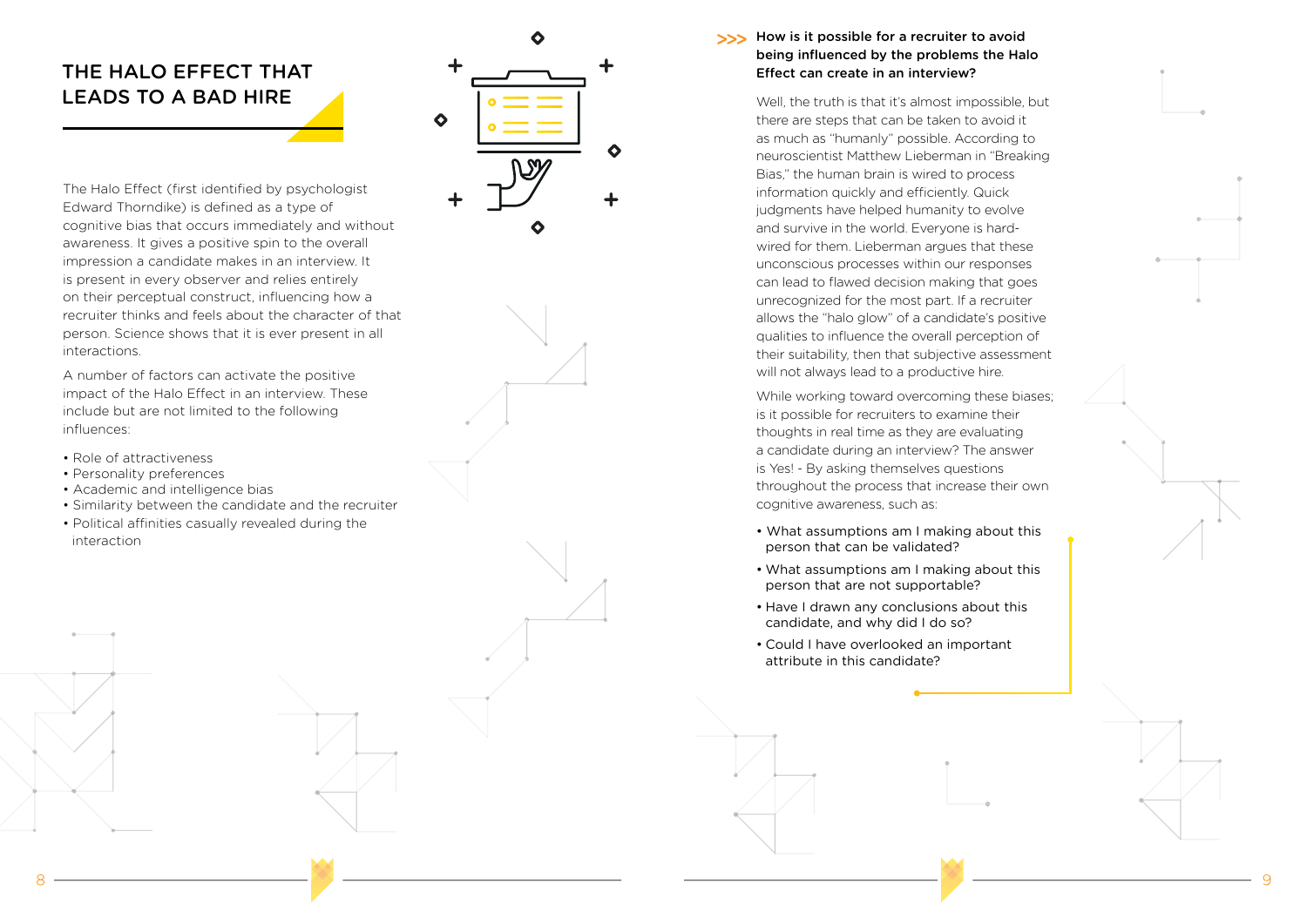



In nearly all cases, allowing biases to impact the interview can cause recruiters to make flawed hiring decisions. Bad Hire decisions that are based on bias can be extremely costly as well as disastrous for the organization. There are a number of biases to be aware of that are directly related to a Halo Effect or the opposite, a few of which are detailed below.

### The Similarity Bias

This bias is comprised of two powerful perceptual lenses. It has to do with the Ingroup Bias and Outgroup Bias. Both of these biases need to be understood so that they can be reduced during any interview process.

In the Ingroup Bias, there is a strong perception of affinity that leads to a candidate being favored, who is viewed as being similar to the interviewer in some observable way. This can include many perceived similarities such as ethnicity, religion, behavior, accents, appearance or personality traits and communication preferences.

For the Outgroup Bias, interviewers are affected in a negative way by observing differences between themselves and the candidate and tend to be more dismissive of the qualifications being presented. How does a recruiter avoid falling into this hiring trap? Keeping the similarity bias in mind during an interview can create an awareness that will help to make a more reasoned judgment of a candidate's attributes.

#### The Experience Bias

The Experience Bias is also present in everyone. Our experiences, personalities and emotional states have formed and molded us, and we believe that our perceptions are accurate. But developing a cognitive awareness of this potential bias can be the technique that allows for a breakthrough in mitigating the experience bias. An interviewer can work to weaken this bias and see a candidate in a more objective light. It can also be helpful if an interviewer uses the technique of taking a break before interpreting the responses of the candidate.

## BIASES CREATED BY THE HALO EFFECT

- >>> While conducting an interview, it's good to keep in mind the following principles to moderate the bias effect that occurs without our conscious knowledge:
	- Bias cannot be avoided, no matter how honest and fair-minded intentions may be. But bias can be greatly reduced in the interview process. As humans, we have evolved to make quick judgments that insured our survival. With a heightened awareness of how biased initial perception can be, we can only combat this in one way. That is by planning ahead for it and having good procedures in place to mitigate its effects.
	- Managing for bias during the interview process will always be challenging and require additional analysis. However, designing processes in advance of the interview can allow an interviewer to identify situations where strategies and mechanisms can be applied to alleviate the bias and develop ways to overcome it.
	- Breaking through the bias barriers in the interview process can only occur when the interviewer is able to recognize and draw back from immediate perceptual judgments that may be incorrect.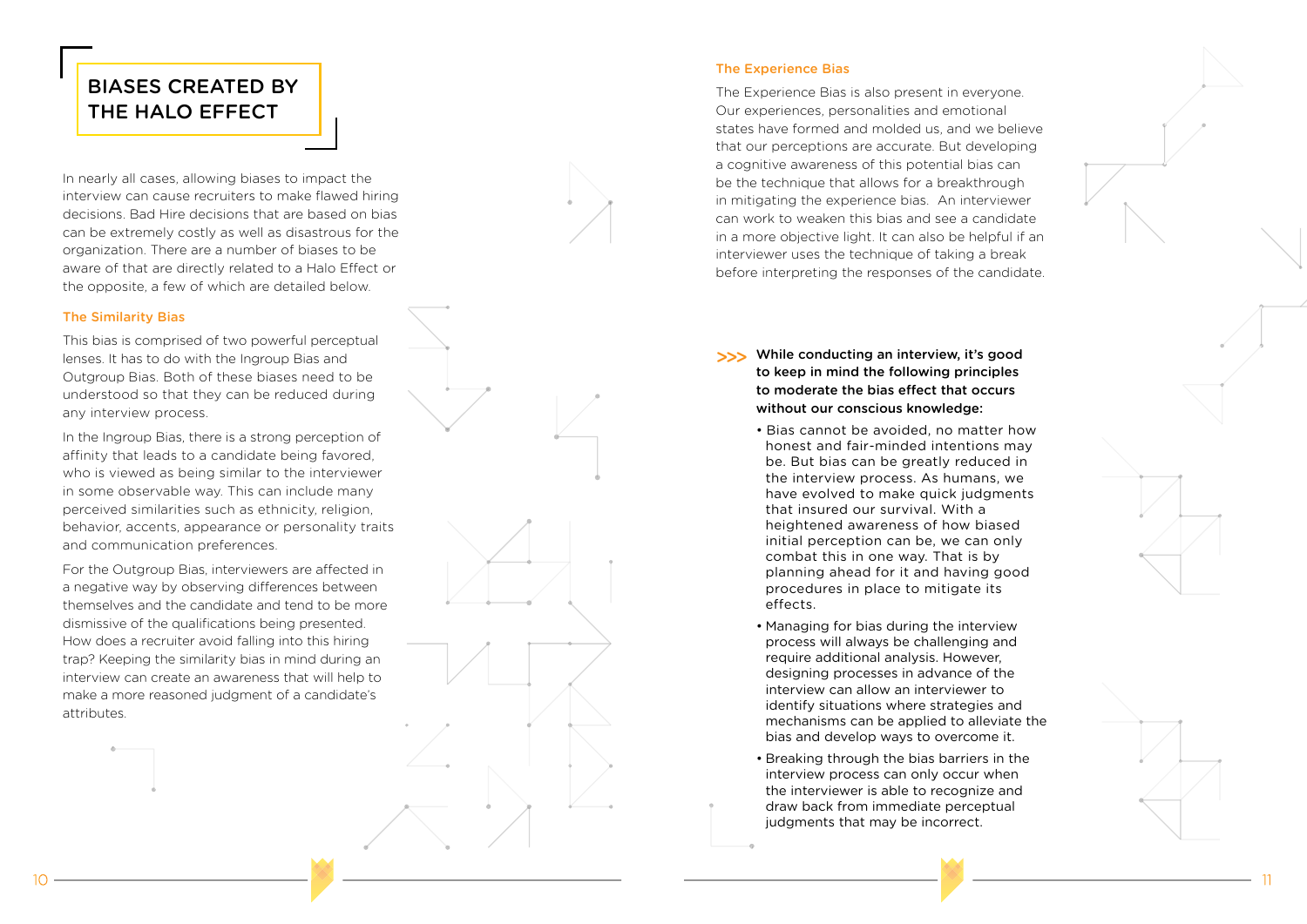## MISTAKES TO AVOID WHEN MAKING HIRING DECISIONS

#### #Not setting up a schedule

Due to human nature it's very common either to deal with a new task right away, or to procrastinate it. The same happens with hiring decisions. Hence, its best to create a hiring strategy with specific deadlines and milestones. Make sure you interview the necessary number of candidates to make a right hiring decision.

### #Vague job descriptions

When writing a job description, you have to be certain what the new hire has to have in order to succeed in a specific job position. This will help you attract more relevant candidates and focus on the key details of the position when interviewing.

#### #Relying Solely on the Interviews

Regardless what position you will be hiring for, it won't be ever enough to rely on just interviews. It's necessary to learn candidates' skills through other methods as well. For instance, you could ask the candidate to create a sales pitch for your product/ company. Another option is to ask the candidate to write a blog post regarding your business. These two will help you understand how serious the intentions of the candidate are, meaning how well he prepared himself for the interview.

### #Disorganized Feedback

Candidate evaluation and feedback notation should be happening within a specific process. Also, everyone involved in the interview process should follow the same method. This will make the evaluation process fair and unbiased. To structure the process, you could apply a score to every interview question.



During the hiring process, shortlisted talents are and can be evaluated through a myriad of different methods. This may include psychometric testing. Research has shown that the more HR tools a company utilizes in their selection practices, the more likely it will lead to a positive hiring outcome; resulting in increased productivity and performance by the candidate.

A psychometric tool that is showing much promise is Owiwi, an engaging HR psychometric and gamification tool that has revolutionized how some HR managers are selecting their candidates. It is a technologically advanced game-based assessment that measures the soft skills of candidates, benefiting companies in the early stages of the recruitment process. It gives instant in-depth knowledge of candidates, especially millennial candidates who have grown up with video games being a huge part of their lives. It provides valuable insights through its incorporation of the latest research in Business and Organizational Psychology and Game Design. Business Psychology and Gaming. Within less than a minute after a candidate completes the assessment, a candidate profile report is delivered to HR departments email.





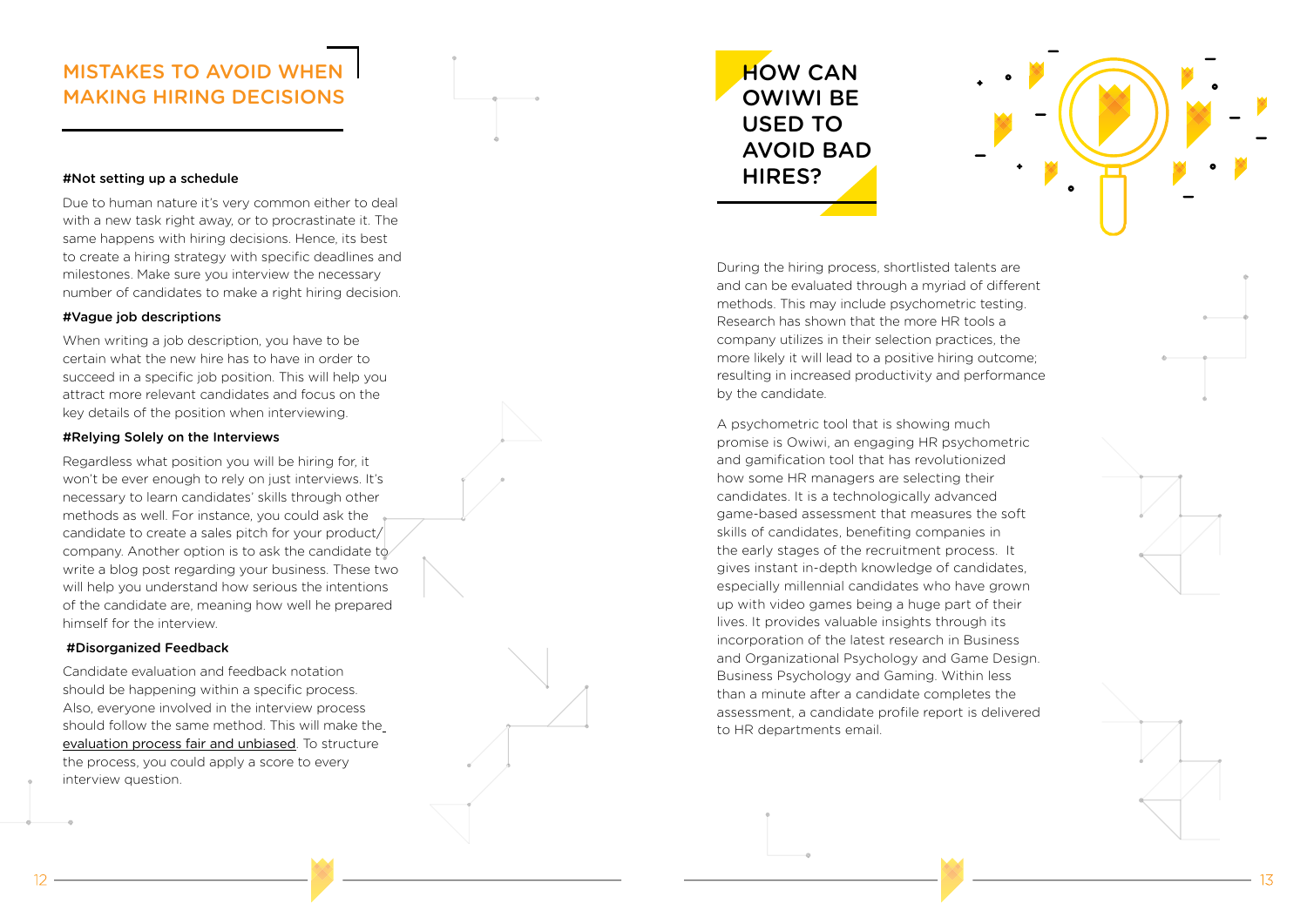At present, the Owiwi tool measures the following four soft skills:

- Resilience
- Adaptability
- Flexibility
- Decision Making
- >>> Owiwi only takes around 25 minutes to complete and is entirely web-based. Potential candidates can play Owiwi from any device or location, and the benefits of applying this fun psychometric tool include the following results:
	- A 50% reduction in the duration of interviews
	- A 47% reduction in the number of interviews performed
	- A 35% savings in time for screening CV's
	- A 25% improvement in selection outcomes
	- A 10% higher engagement rate of participants with company social media

Owiwi is a unique and powerful HR tool with a validated scientific methodology to support its key value proposition to help companies Hire Once; and protect against the risk of a bad hire.



#### The Impact of "Good Hires" vs "Bad Hires"

A "Good Hire" will impact the organization in a highly beneficial way. A Bad Hire will "lower the bar" for other employees, and seed bad habits and attitudes. This will result in disengagement throughout the teams that interact with the Bad Hire, and attitudes and performance will suffer as a result.

The good news is that awareness of the cognitive process and all the other elements that lead to making a Bad Hire can result in not bringing the wrong person on board in the first place. Strategies and mindfulness can be learned, and employed by the interviewer throughout their interaction with the candidate. Avoiding the more obvious causes identified earlier will also reduce the risk of Bad Hires. Applying an informed cognitive awareness during the interview can go a long way toward identifying and mitigating any potential bias in the interviewing process. And this can greatly reduce the cost and disruption that will be spread throughout the organization. Putting in processes and developing the awareness necessary to avoid making the next Bad Hire can make all the difference for the success of organizations in the future.



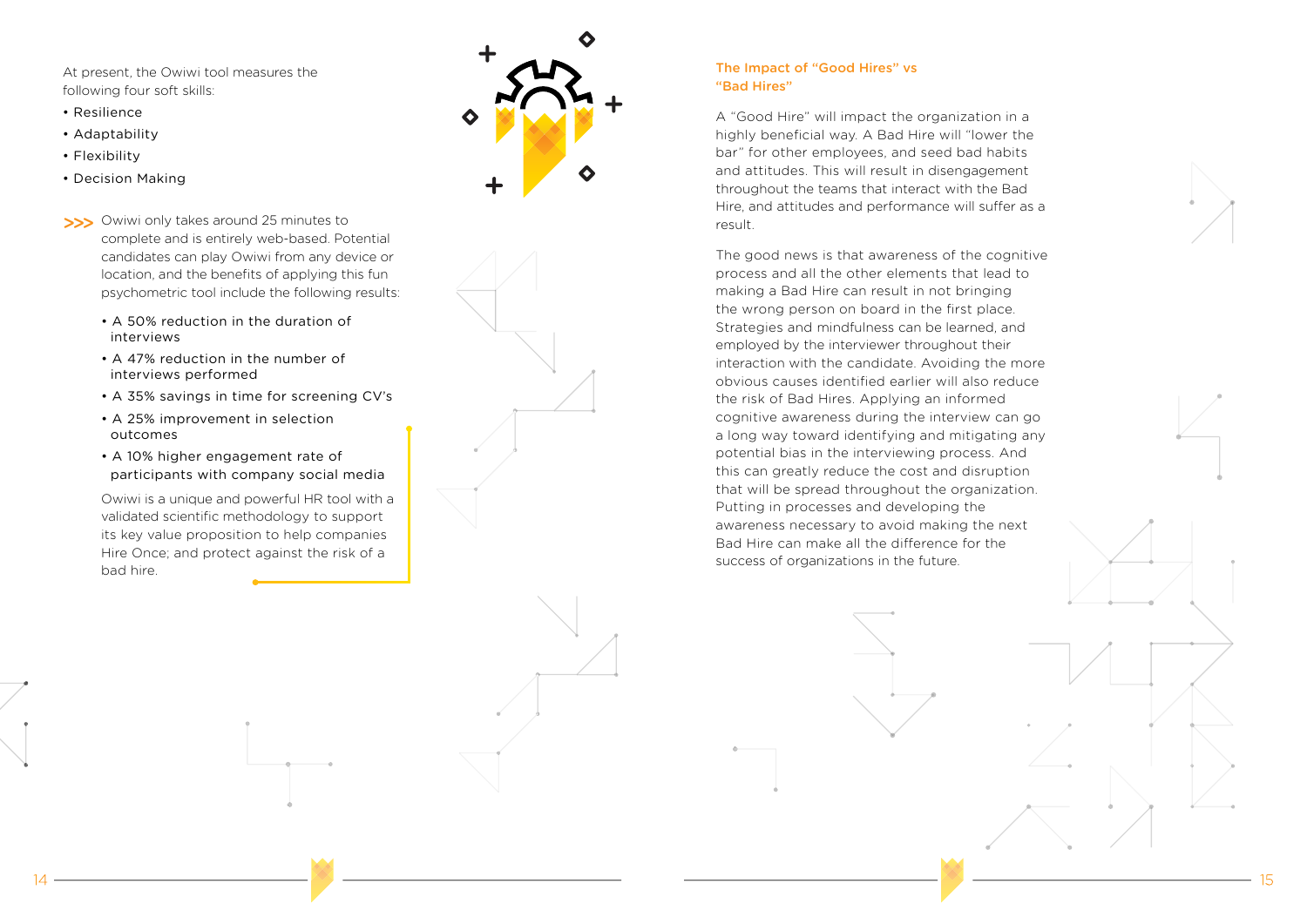



Nikolaou, I. (2017, July). Choosing the Owiwi soft skills. Owiwi. Retrieved from https://www.owiwi. co.uk/2017/07/31/choosing-owiwi-soft-skills/

Wroblewski, M.T. (2018, June). Examples of the Halo Effect in the Workplace. Retrieved from http://smallbusiness. chron.com/examples-halo-effect-workplace-11522.html

Hollon, J. (2017, December). What Makes a Bad Hire, and the Future of HR (Spoiler Alert - It Looks Pretty Good!). Retrieved from https://recruitingdaily.com/makes-badhire-future-hr-spoiler-alert-looks-pretty-good/

Lui, H. (2017, October). The Cost of a Bad Hire: What to Do with the Wrong Person & How to Spot the Red Flags Beforehand. Retrieved from https://www.shopify.com/ enterprise/cost-of-bad-hires

CareerBuilder Press Release. (2013, May). Retrieved from http://www.careerbuilder.com/share/aboutus/ pressreleasesdetail.aspx?sd=5/8/2013&siteid=cbpr&sc\_ cmp1=cb\_pr757\_&id=pr757&ed=12/31/2013

Dishman, L. (2015, September). Why Companies Make Bad Hires. Retrieved from https://www.fastcompany. com/3050570/why-companies-make-bad-hires

Halvorson, H. (2015, August) Beyond Bias. Retrieved from https://www.strategy-business.com/ article/00345?gko=d11ee

CareerBuilder Press Release. (2017, December) Retrieved from http://press.careerbuilder.com/2017-12-07-Nearly-Three-in-Four-Employers-Affected-by-a-Bad-Hire-According-to-a-Recent-CareerBuilder-SurveyR

Roussi, M. (2015, March ) Owowi - Introducing Gaming to Recruitment. Retrieved from https://www.indiegogo.com/ projects/owiwi-introducing-gaming-to-recruitment

# THANK YOU